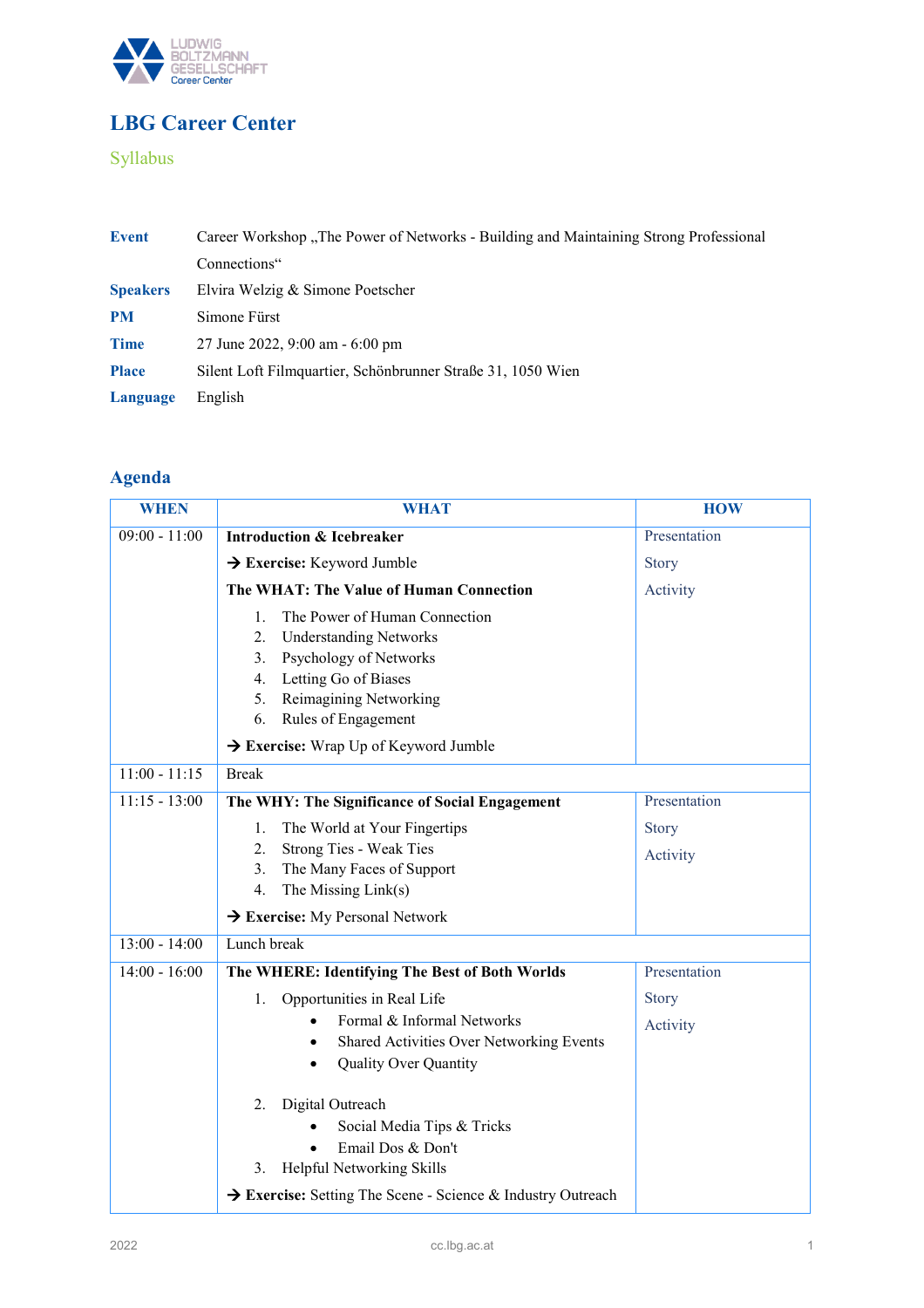

| $16:00 - 16:15$ | <b>Break</b>                                    |              |
|-----------------|-------------------------------------------------|--------------|
| $16:15 - 18:00$ | The HOW: Strategies that Lead to Success        | Presentation |
|                 | Build Your Personal Brand                       | <b>Story</b> |
|                 | $\rightarrow$ Exercise: Share Your Own Story    | Activity     |
|                 | What Goes Around Comes Around<br>$2^{+}$        |              |
|                 | $\rightarrow$ Exercise: Find Your Value         |              |
|                 | <b>Start Your Own Network</b><br>3 <sub>1</sub> |              |
|                 | $\rightarrow$ Exercise: Create What's Missing   |              |
|                 |                                                 |              |
|                 | Wrap Up                                         |              |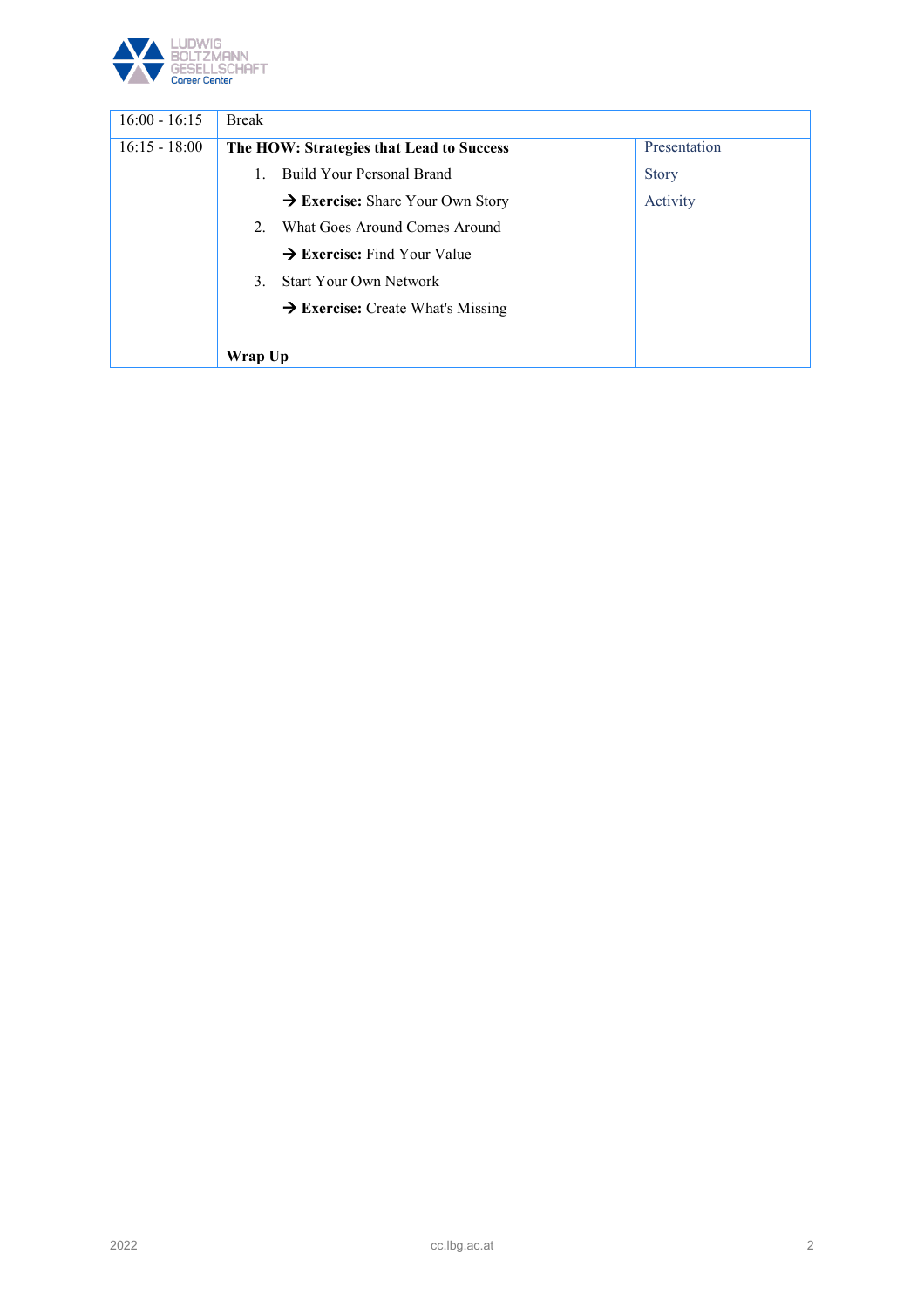

### **Speakers**

**Dr. Elvira Welzig**

**Head of IP Management**

**Core competencies:** Strategy & Change, HR Strategy, IP Management, Expert

**Organizations** 

**Contact:** eewelzig@gmail.com

#### **Profile** (extract)

- Since 2019 aws Austria Wirtschaftsservice, Head of IP Management
- <sup>2</sup> 2009-2019 AIT Austrian Institute of Technology, Strategic HR and Science Networks
- 2003-2006 Christian Doppler Forschungsgesellschaft, Deputy Secretary General
- <sup>1998-2003</sup> University for Natural Resources and Life Sciences, Vienna, Scientist

#### *Further training*

- <sup>2017</sup> Columbia Business School Executive Education (Columbia University in the City of New York; USA): Women in Leadership
- 2016 MIT Massachusetts Institute of Technology Sloan School of Management; USA: Building, Leading and Sustaining the Innovative Organization
- 2013/14 Certificate course DEBA Deutsche Employer Branding Akademie GmbH, Berlin; WU Executive Academy, Vienna; School of Management Technische Universität München: Employer Brand Manager
- 2012 MIT Massachusetts Institute of Technology Sloan School of Management: Managing Technical Professionals

#### *Education*

- <sup>2019/2021</sup> MSc in Organizational Psychology at the University of London, Birkbeck College
- <sup>2001</sup> PhD in Technical Chemistry at the Vienna University of Technology
- <sup>1998</sup> Master's Degree (Dipl.-Ing.) (at the Vienna University of Technology
- <sup>1997/1998</sup> Master thesis (Diplomarbeit) at the University of Córdoba, Spain